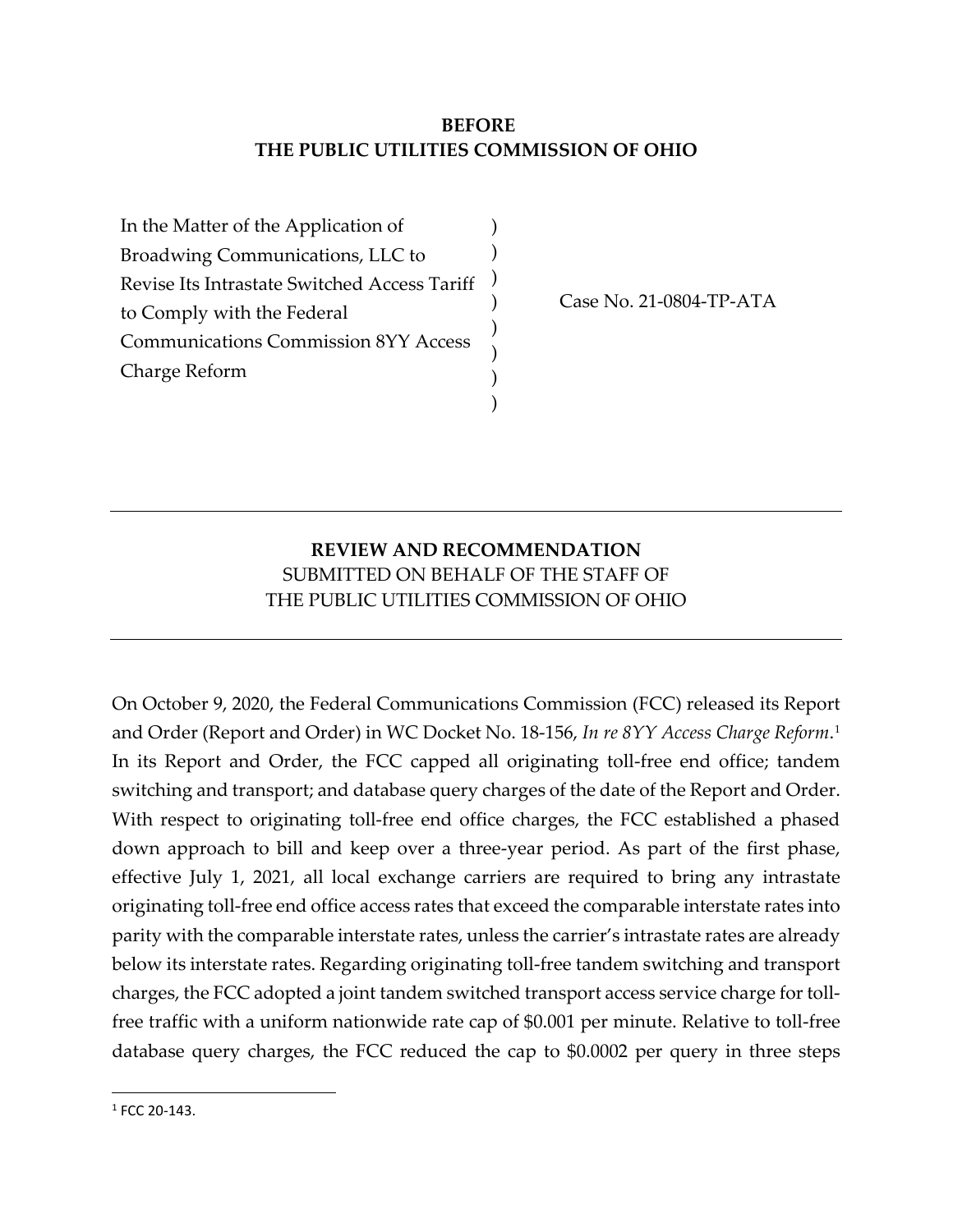ending July 1, 2023. As part of the first phase, effective July 1, 2021, the toll-free database query rates are capped at the national average query rate of \$0.004248, unless the carrier toll-free database query rate is already below the national average. Additionally, the FCC ended double dipping by prohibiting carriers from charging for more than one toll-free database query per call.

On June 7, 2021, the Legal Department of the Public Utilities Commission of Ohio, issued an entry in case 10-2387-TP-COI, *In the Matter of the Commission's Investigation into Intrastate Carrier Access Reform Pursuant to Sub. S. B. 162* (8YY Access Reform Entry)*,* directing all local exchange carriers to file an appropriate application on or before June 18, 2021 reflecting the required toll-free access service rate revisions as described above or as codified in 47 C.F.R. 51.907, 51.909 and 51.911. The entry also stated that unless suspended, the applications will be deemed automatically approved on July 1, 2021.

Pursuant to Ohio Adm.Code 4901:1-7-14(B), any change in a local exchange carriers' intrastate switched access tariffs shall be filed as an application for tariff amendment (ATA) and shall be subject to the thirty-day approval procedure set forth in Ohio Adm.Code 4901:1-6-05.

In its application, Broadwing Communications, LLC (Applicant) amended its intrastate switched access tariff to comply with the requirements set forth 47 C.F.R 51.907, 51.909 and 51.911, as applicable; and provided all the documentation as described on the most up-to-date Telecommunications Filing Form.

Staff reviewed all documents and exhibits filed on July 16, 2021. From the review, staff finds that the application reflects the required toll-free access service rate revisions as codified in 47 C.F.R. 51.907, 51.909 and 51.911. Therefore, staff recommends that the Applicant's ATA be deemed automatically approved August 15, 2021 and effective, August 16, 2021. Since the Applicant did not file its tariff revisions until July 16, 2021, the application was no longer subject to the shortened automatic approval timeframe stated in the June 7, 2021, entry, thus, this application was under the standard thirty-day automatic approval process.